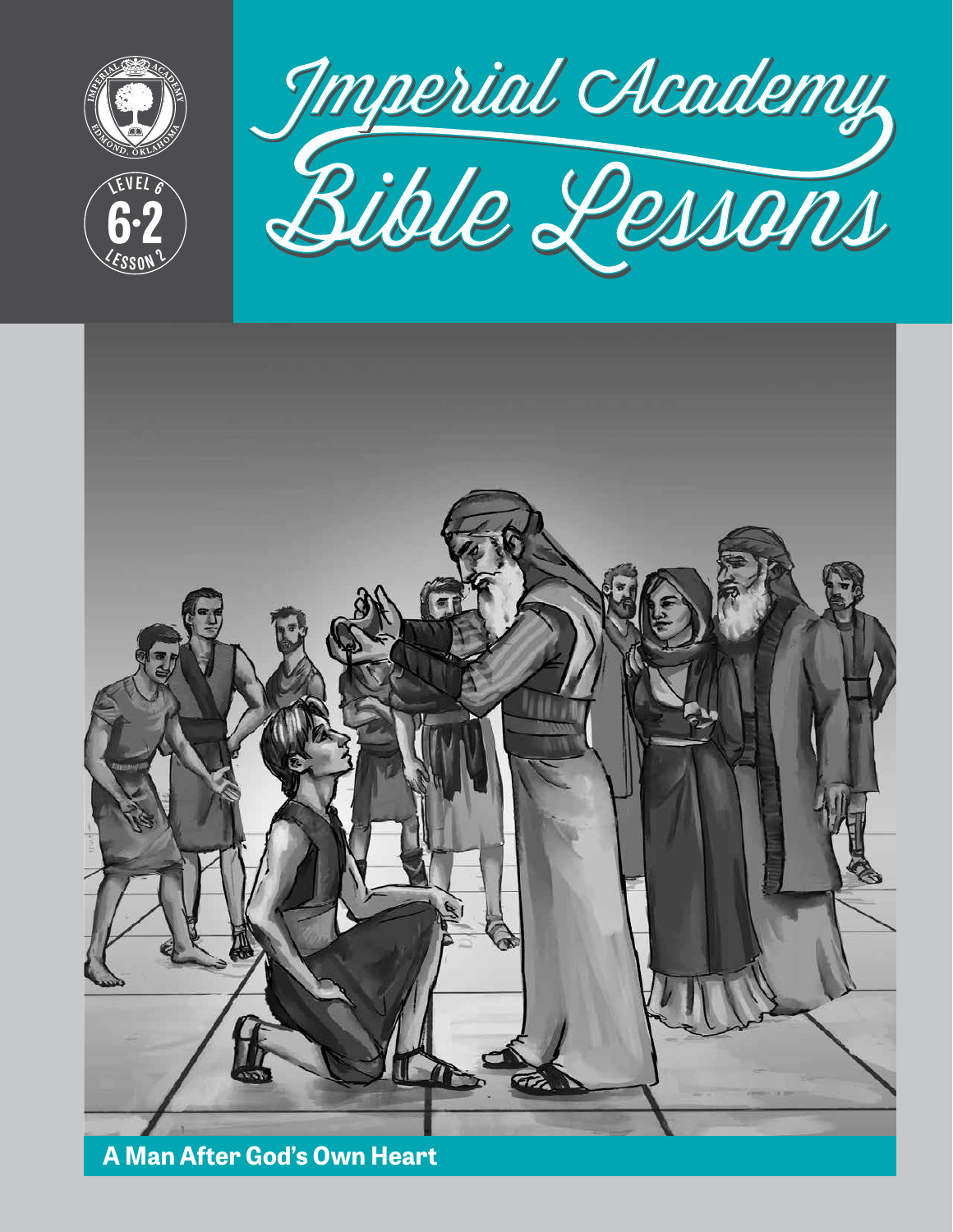# A Man After God's Own Heart

known individuals in history. His story<br>is amazing. But his life was not like a<br>state of the most vector of the most vector of the state of the state of the state of the state of the state of the state of the state of the known individuals in history. His story is amazing. But his life was not like a fairy tale or a movie where he walks in, kills a giant, wins the girl and gets crowned king.

David spent years spending a lot of time alone taking care of his father's sheep. God instructed His servant to anoint David to be king, but even then David had to wait 17 years before he took the throne. At first he simply went back to shepherding, but later he would spend years running for his life.

These years of waiting and of hardship were not evidence that God was ignoring this teenager. God was there every day of David's life, even when he was sitting alone on a hillside monitoring a flock of sheep. God with David—was using this time to develop the character necessary to be a good king.

The way David spent his time as a teenager set him apart from the other youth in Israel. This is what caught God's attention and why He sent Samuel to anoint David to be king. Over the years David spent in the fields of Judea, faithfully watching his father's sheep, he grew physically strong and morally courageous. He protected his father's flock, even wrestling and killing a lion and a bear (1 Samuel 17:34-36).

This young boy did not waste his youth.

He was active, productive and diligent. He learned how to labor outdoors, how to keep his mind active, how to compose poetry and music, how to follow God's law, how to love people, and how to become a man after God's own heart. God could use David because of how he had spent his *time.*

In this lesson, you will learn how God prepared David to be king of Israel. Be sure to get your Bible and a pencil. You will need to write out the most important scriptures of this famous individual's amazing story. This will help you bring God into your life so that He can use you like He used David!

## MEETING KING SAUL

David was maturing and growing close to God at the same time that Israel's first king was turning away from Him. King Saul had begun his reign with a humble and obedient attitude, but as the years passed, he went after God less and less. The more he disobeyed, the more his attitude changed. He became deeply discouraged, and his attitude swung from suicidal depression to violent rage. Saul lost God's Holy Spirit and suffered from the influence of demons (1 Samuel 16:14). His advisers became concerned about his well-being.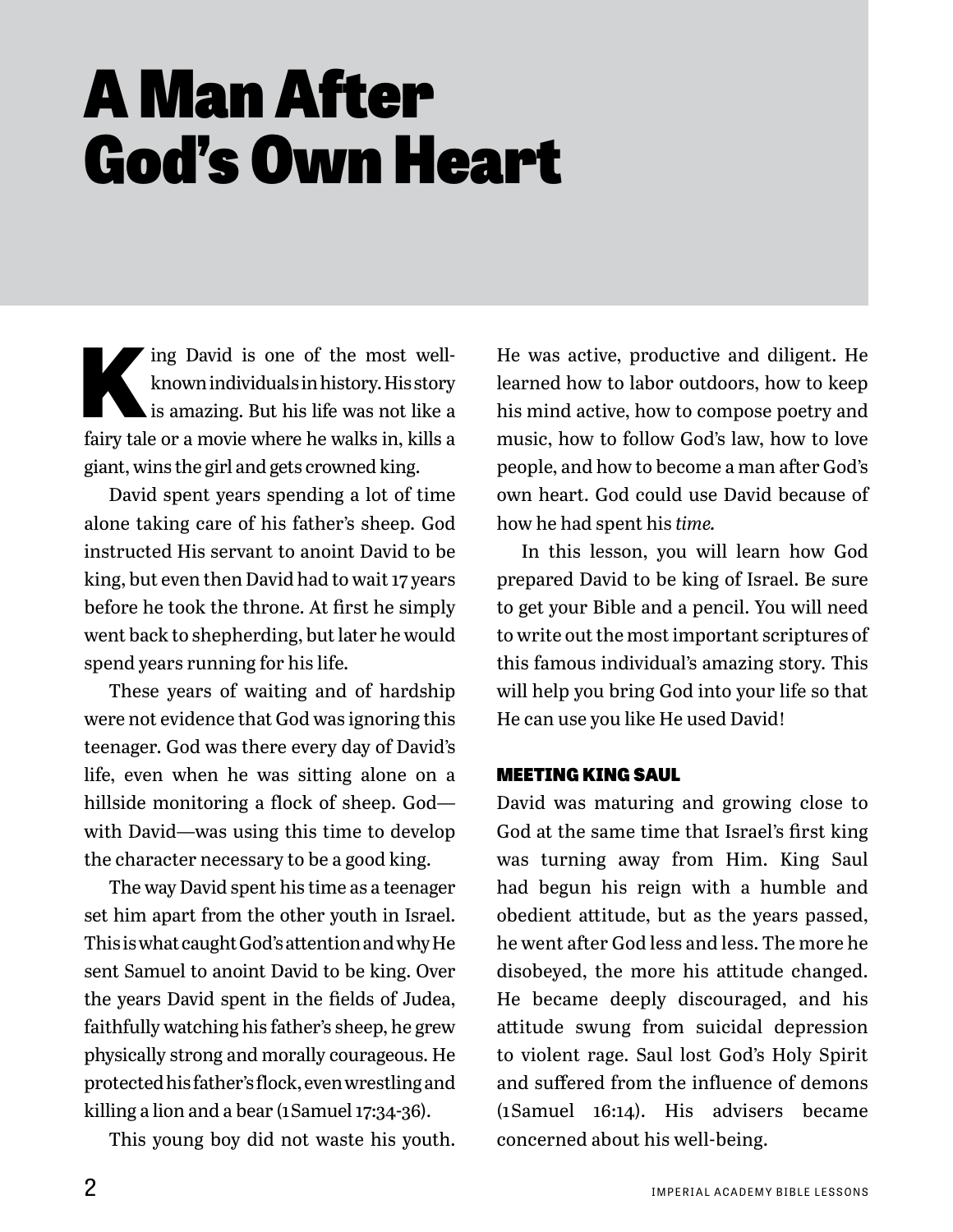*Fill in the blanks using verses 15-16 to see what happened to King Saul: "And Saul's servants said unto him, Behold now, an from God troubles you. Let our lord now command your servants, which are before you, to seek out a man, who is a cunning \_\_\_\_\_\_\_\_\_\_ on an \_\_\_\_\_\_\_: and it shall come to pass, when the from God is upon you, that he*  shall \_\_\_\_\_\_\_\_\_ with his \_\_\_\_\_\_\_\_, and you *shall be ."*

David may not have been famous at this time, but one of King Saul's servants knew him and was aware of his abilities. This servant recognized David as a talented musician and a skilled communicator. Saul arranged for David to come play the harp for him. Whenever David played, the evil spirit departed and the king was at peace.

Over time, King Saul developed a close relationship with young David. He appointed David to be his armorbearer in battle, an important duty and high honor. David knew that God had anointed him to one day take Saul's place, but he never displayed even a hint of competition toward Saul nor made a subtle attempt to take the timing of God's promise into his own hands. In fact, David became one of Saul's most trustworthy advisers. As long as Saul remained king of Israel, David humbly submitted to him.

#### DAVID AND GOLIATH

One of the greatest examples of having faith in God to fight the battle is the confrontation between David and Goliath.

During the time period when David was playing his harp for King Saul, Israel was invaded by its archenemies, the Philistines. King Saul mustered an army and marched on the Philistines to drive them back. Three of David's older brothers responded to the call to arms and joined Saul's army. David remained home to watch after his father's flocks.

Saul's army found the Philistines encamped on a hill above a narrow valley. The Israelites took a position on a hill immediately across from the enemy. The next morning, Israelite scouts saw someone laughing and jeering at them. It was a Philistine—one who was twice as tall as a normal man.

*Read 1 Samuel 17:8-10 to see how this giant challenged the Israelites: "And he stood and cried unto the armies of Israel, and said unto them, Why are you come out to set your in array? am not I a , and you servants to ? choose you a for you, and let him* \_\_\_\_\_\_\_\_\_\_\_\_\_\_\_\_\_\_\_\_\_\_ to me. If he be able *to* \_\_\_\_\_\_\_\_\_\_\_ *with me, and to* \_\_\_\_\_\_\_\_ *me, then will we be your* \_\_\_\_\_\_\_\_\_\_\_\_\_\_\_\_\_\_\_\_\_\_; but if I *against him, and him, then shall you be our \_\_\_\_\_\_\_\_\_\_\_*, and *serve us. And the Philistine said, I the of this day; give me a man, that we may together.*"

This was Goliath of Gath, a human battle tank. His armor, his shield, his spear and his strength were unassailable.

No one answered Goliath's challenge. So he returned every morning for 40 days to taunt the men in Israel's army for cowardice.

One day, David arrived to deliver food to his older brothers. When he heard Goliath insulting God, he grew angry and demanded, "Who is this uncircumcised Philistine, that he should defy the armies of the living God?"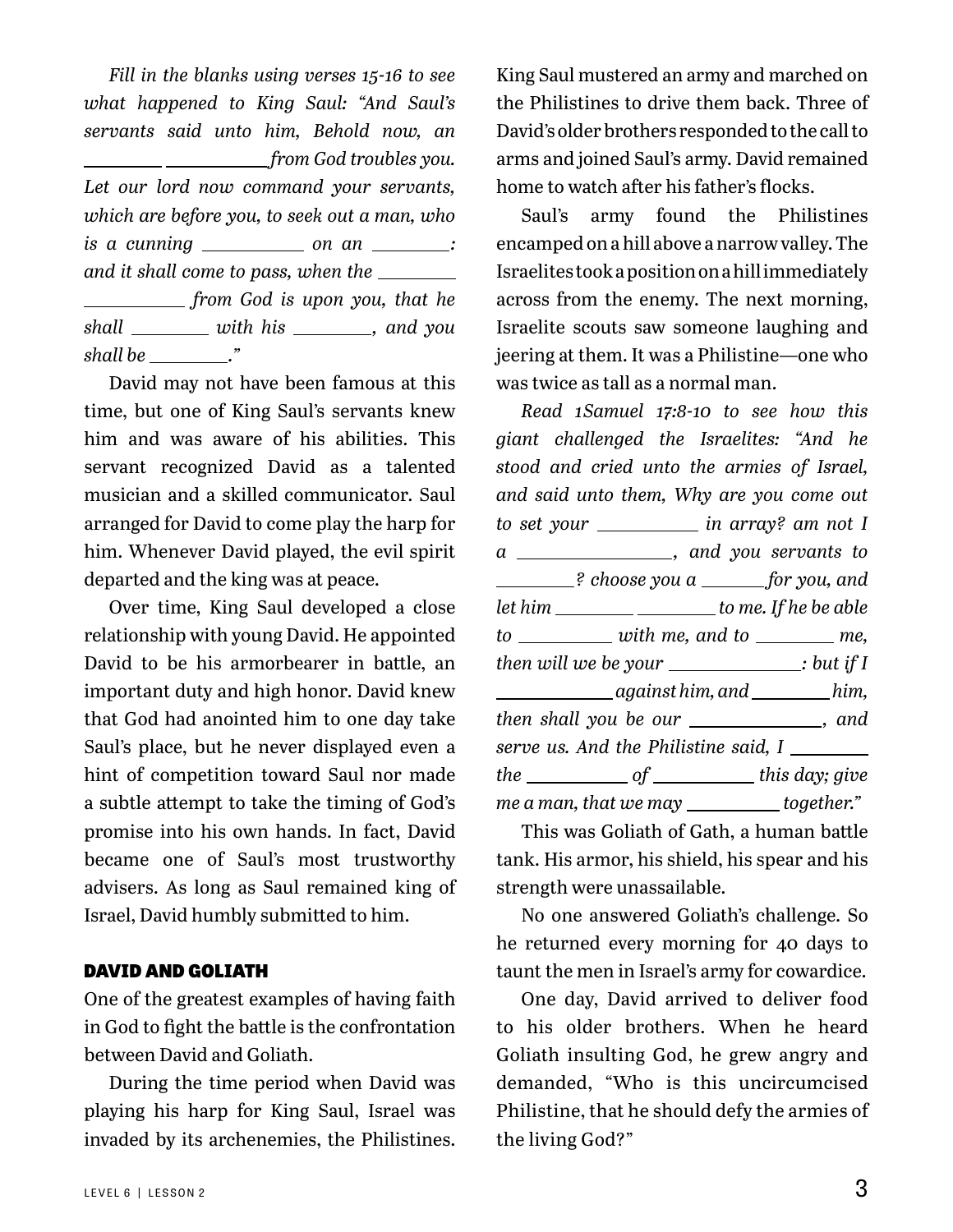

David knew God would help him defeat Goliath.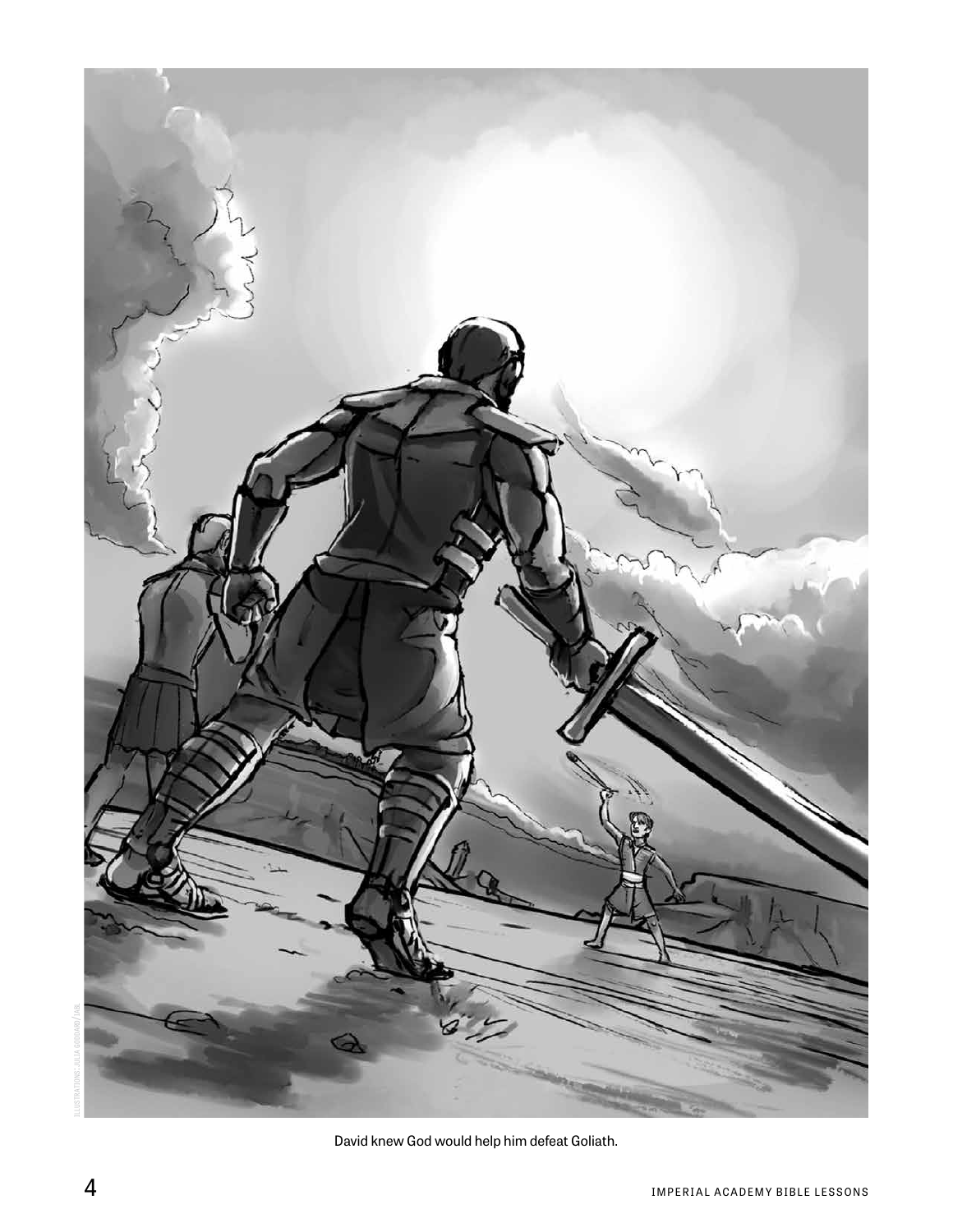He saw the Israelites not as a militia of cowering men who were unequal to the Philistine troops, even Goliath, but as the armies of God, because his focus was on the great God of Israel!

Saul's men told him that David was willing to fight Goliath, but Saul discouraged him. He said David was not old enough, strong enough, nor skilled enough to defeat a giant who had been a warrior longer than David had been alive. But David was undeterred!

"I have slain both a lion and a bear: and this uncircumcised Philistine shall be as one of them, seeing he has defied the armies of the living God," David told King Saul. "The Eternal who delivered me out of the paw of the lion, and out of the paw of the bear, He will deliver me out of the hand of this Philistine." David's focus was locked in on God.

When King Saul saw that David had more faith in God than any of his men did, including himself, he told David he could get ready for battle. David took his rod and the sling he used to defend his father's sheep and ran to the nearest brook to gather five smooth stones. Then he strode down into the valley to fight Goliath.

When the giant Philistine saw young David approaching, he treated him like a joke. **"**Am I a dog, that you come at me with a staff?" Goliath jeered. "Come to me, and I will give your flesh to the fowls of the air."

*Fill in the blanks using 1 Samuel 17:45-47 to see David's response: "Then said David to the , You come to me with a* \_\_\_\_\_\_\_\_\_, and with a \_\_\_\_\_\_\_\_, and *with a* \_\_\_\_\_\_\_\_\_\_\_\_\_\_\_\_; but I come to you in the *of the <u>of contracts</u> of <u>securing</u>, the security of*  $\frac{1}{\sqrt{2\pi}}$  *of the armies of Israel, whom you have* 

*. This day will the deliver you into* \_\_\_\_\_\_\_\_\_\_\_\_\_\_\_\_\_\_; and I *will smite you, and take your from you; and I will give the of the host of the* \_\_\_\_\_\_\_\_\_\_\_\_\_\_\_\_\_\_\_ *this day unto the of the air, and to the of the earth; that all the earth may know that there is a in . And all this assembly shall know that the LORD* not with *and* \_\_\_\_\_\_\_\_*: for the battle is the m , and will give you into ."*

David knew that Goliath was a bigger, better, stronger fighter, but he also knew God was a bigger, better, stronger fighter than Goliath, and he had faith that God would give him the strength to defend the honor of Israel.

David stepped forward in faith to fight for God.

Goliath rushed David. David quickly loaded a stone into his sling and whirled it rapidly. He suddenly snapped his arm forward, reaching his whole body forward into the throw. The stone rocketed out of the sling and struck Goliath beneath his helmet in the forehead. The immense man crashed to the ground, unconscious. David sprinted toward the warrior, yanked Goliath's sword out of its sheath and cut off Goliath's head.

When the Israelite soldiers saw Goliath was dead, their courage returned and they charged the stunned Philistines. Saul's army drove the Philistines out of the country. When Israel heard the news, they all celebrated and the women sang, "Saul has slain his thousands, and David his ten thousands."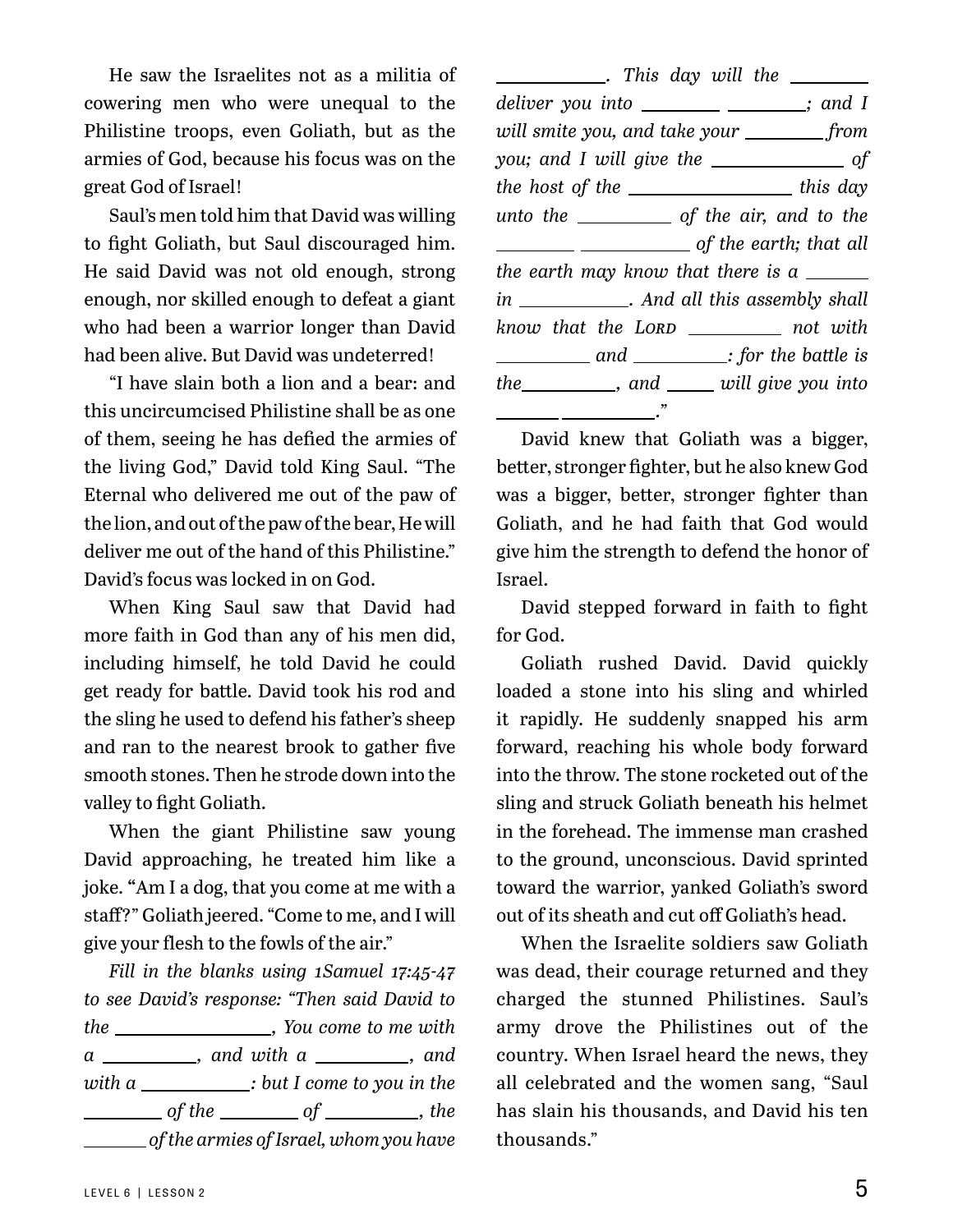#### MEMORY TEST

Why was God able to make David a king?

Why did David have the courage to fight Goliath?

#### THE KING REACTS

God had put David in King Saul's royal court, where he could learn how the government functioned. David had become a close friend and trusted adviser to Saul. He won a great victory for his nation and his king by having faith in God and putting his life on the line to defeat Goliath.

*Fill in the blanks using 1 Samuel 18:8 to see how Saul reacted to the victory song: "And was very wroth [angry], and the saying* \_\_\_\_\_\_\_\_\_\_\_\_\_\_\_\_\_\_\_\_ *him; and he said, They have ascribed unto David , and to me they have ascribed but : and what can he have more but the ?"* 

Saul reacted to David with a carnal, selfish and even hateful attitude. The Prophet Samuel had told Saul that he would



David plays the harp in Saul's court to soothe the king.

eventually lose his kingdom because he had cared more about what other people thought than about what God commanded (1 Samuel 13:13-14). Saul still had not repented of this great sin. Instead of praying to God for more faith and courage, Saul grew bitter that David had more faith and courage than he did. He became envious of David and began to hate him.

*Turn to 1 Samuel 18:10-11 and fill in the blanks to see Saul's attitude change: "And it came to pass on the* \_\_\_\_\_\_\_\_\_\_\_, that the  *from God came upon , and he prophesied in the midst of the house: and David* \_\_\_\_\_\_\_\_\_\_ *with his hand, as at other times: and there was a in Saul's hand. And Saul cast the ; for he said, I will David even to the with it. And David* 

*avoided out of his* \_\_\_\_\_\_\_\_\_\_\_\_\_\_twice."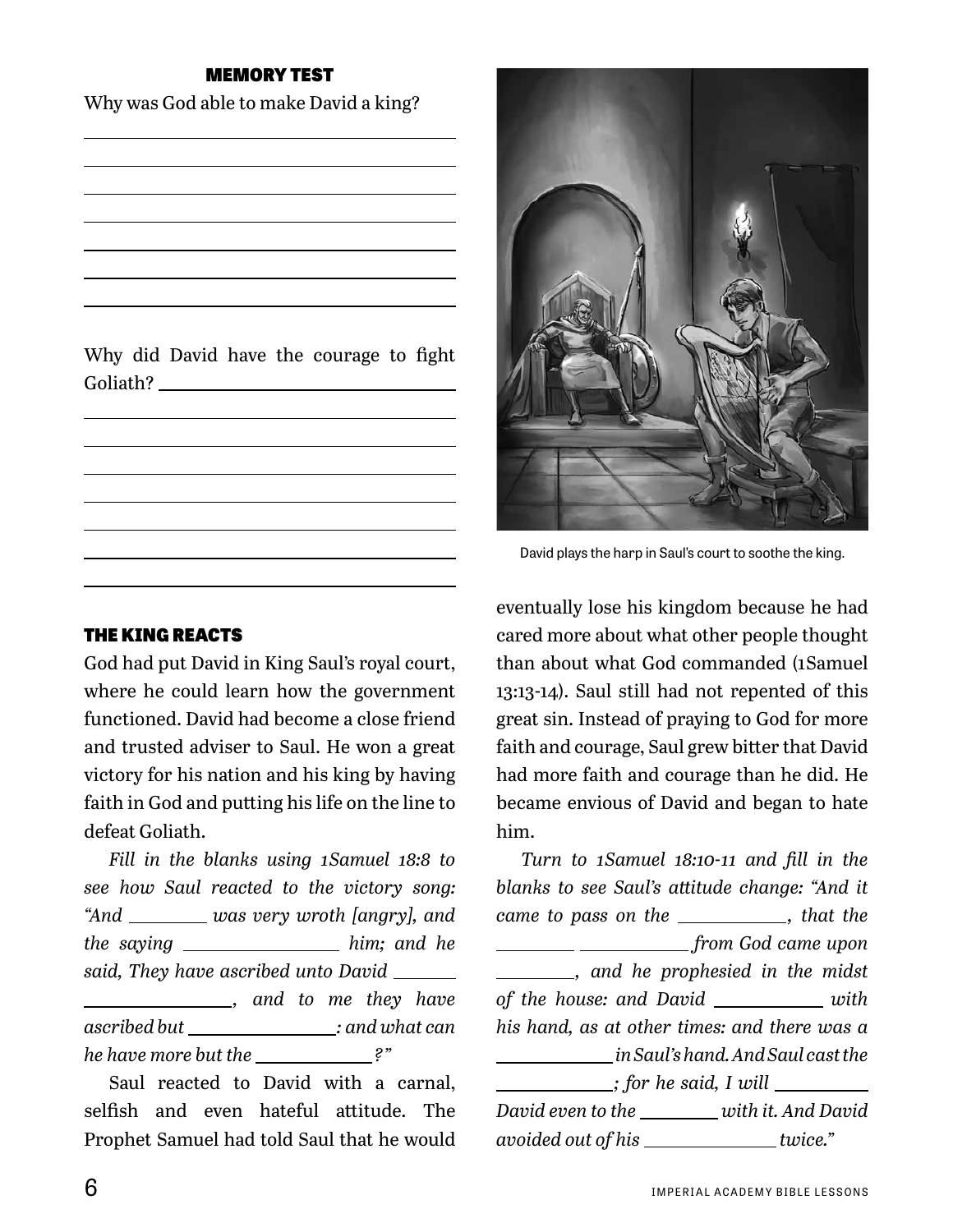Saul became jealous, hateful and bitter. David's harp was no longer able to make the evil spirit leave the king alone. On two occasions, Saul wholly succumbed to this evil influence and he tried to murder David. Saul then made David captain over 1,000 men and sent him into dangerous battles against the Philistines. He hoped the enemy would be able to kill David. Yet God protected David. In fact, God was allowing this to happen to prepare David to be an even greater warrior.

When Saul saw the favor God was giving David, he grew more afraid of him. He commanded his son Jonathan and his servants to kill David. Jonathan was next in line to become king. If the throne went to David, Jonathan would lose a huge amount of honor and power. Yet Jonathan loved David. He had fought alongside him in battle, and he respected David's faith and obedience toward God.

*Fill in the blanks from 1 Samuel 19:2 to see Jonathan's response to his father's command: "But Jonathan Saul's son much in David: and Jonathan told David, saying, \_\_\_\_\_\_\_\_\_ my \_\_\_\_\_\_\_\_\_\_\_\_ seeks to you: now therefore, I pray you, take* \_\_\_\_\_\_\_\_\_ *to yourself until the morning, and abide in a , and yourself."*

While David was hiding, Jonathan talked to his father. At first Saul agreed not to kill David, but soon the evil spirit returned to Saul, and he sought to kill David once again. Jonathan's sister Michal, David's wife, helped David escape out a window so that he could flee from Saul into the mountains. David was now a fugitive from the law!

#### ON THE RUN

Once David had escaped from Saul, he fled to the mountains of Judah and the cave of Adullam.

This cave was a day's journey from his father's home in Bethlehem. Word spread that David was an outlaw, and bands of men began seeking David out: They wanted to join him. David eventually gained about 600 followers.

God protected David. He knew that Saul would track David to Adullam. He sent the Prophet Gad to warn him to leave the cave and move his men to the forest of Hareth in Judah.

Saul's anger grew worse the longer it took for his men to capture David; he accused them of treason. Then a man named Doeg, an Edomite, spoke up and said that he had seen the high priest of Nob give David some food and the sword of Goliath. Saul was furious that even the priests were now helping David, so he commanded that the high priest, Ahimelech, be brought to him.

*Read 1 Samuel 22:13 to see Saul's conversation with the high priest and fill in the blanks below: "And Saul said unto [Ahimelech], Why have you against me, you and the* \_\_\_\_\_\_\_ of \_\_\_\_\_\_\_\_\_\_, in that you *have given him* \_\_\_\_\_\_\_\_\_\_\_, and a \_\_\_\_\_\_\_\_\_, *and have enquired of God for him, that he should* \_\_\_\_\_\_\_\_\_ *against* \_\_\_\_\_, *to lie in wait*, *as at this day?"*

Ahimelech responded truthfully that David was Saul's most loyal servant. He admitted that he gave David bread and a sword, but assured the king that neither he nor David was planning treason.

Saul reacted in a murderous rage. He ordered his men to slaughter the high priest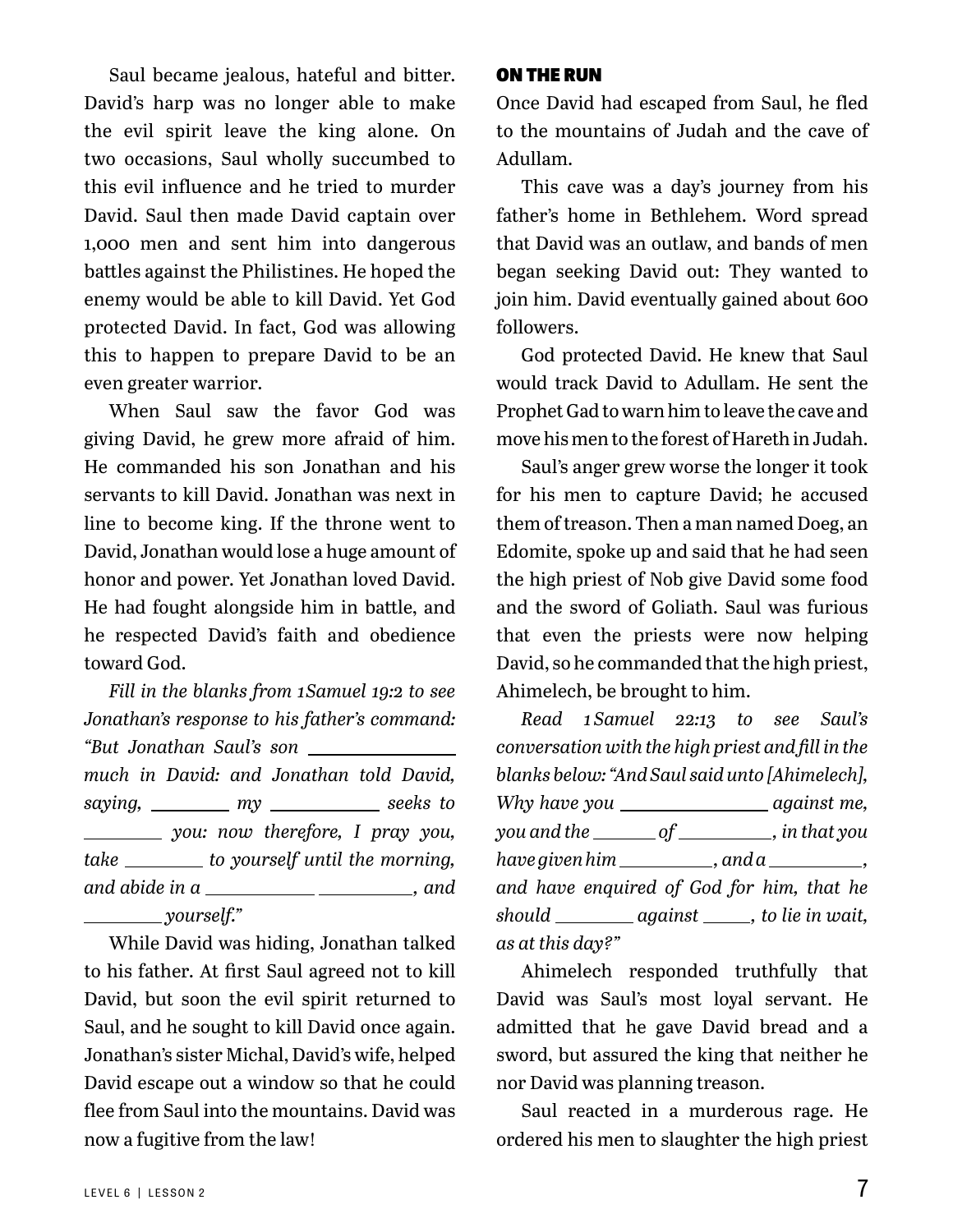and the other priests with him. When the men of Israel refused, Saul commanded Doeg the Edomite to kill them. Doeg obeyed, slaughtering Ahimelech and 84 other priests that tragic day.

#### SPARING THE KING

Saul took 3,000 men and traveled into the wilderness of Engedi to hunt for David. While Saul and his men were encamped in the wilderness of Engedi, Saul went into a deep cave to relieve himself. What he did not know was that David and some of his men were hiding in the back of that same cave.

*Fill in the blanks using 1 Samuel 24:4 to see how David's men responded to this situation: "And the men of David said unto him, the day of which the* <u>*<u></u></u></u> said unto you, , I will deliver* 

*your* \_\_\_\_\_\_\_\_\_\_\_\_\_\_\_ *into your* \_\_\_\_\_\_\_\_\_, *that you may do to him as it shall seem good unto* 



David flees to the wilderness to escape Saul's wrath. hurt any member of his family.

*you. Then David arose, and \_\_\_\_\_\_ off the of Saul's privily.*"

David's men wanted him to kill Saul, so David would be king and so they would no longer be outlaws. But David knew that even though Saul was evil, he was still God's anointed king and God had not removed him from the throne. No one but God had the right to remove Saul from office. So David crept up behind Saul and cut off a small part of his robe to prove that he had had the chance to kill him but had restrained himself.

After returning to his men, David's conscience bothered him for even having cut off part of the king's robe. After Saul left the cave, David ran out and called out to Saul, "My lord the king!" When Saul turned, David bowed down in humility and held up the piece of Saul's robe.

*Fill in the blanks of what David said to Saul from verse 10: "Behold, this day your eyes have seen how that the* \_\_\_\_\_\_\_ had  *you to day into mine in the : and some bade me you: but mine eye* \_\_\_\_\_\_\_\_\_\_\_*you; and I said, I will not put forth mine*  **my** \_\_\_\_\_; for he is the *Lord's ."*

David wanted to prove to Saul that although the king was hunting him, David was not trying to hurt the king nor take away his throne. Upon hearing David's words, Saul wept and admitted that David was more righteous than him. Saul said he knew God was going to give the kingdom to David one day. He asked David to spare his family and not cut off the house of Saul after he became king. David promised Saul that he would not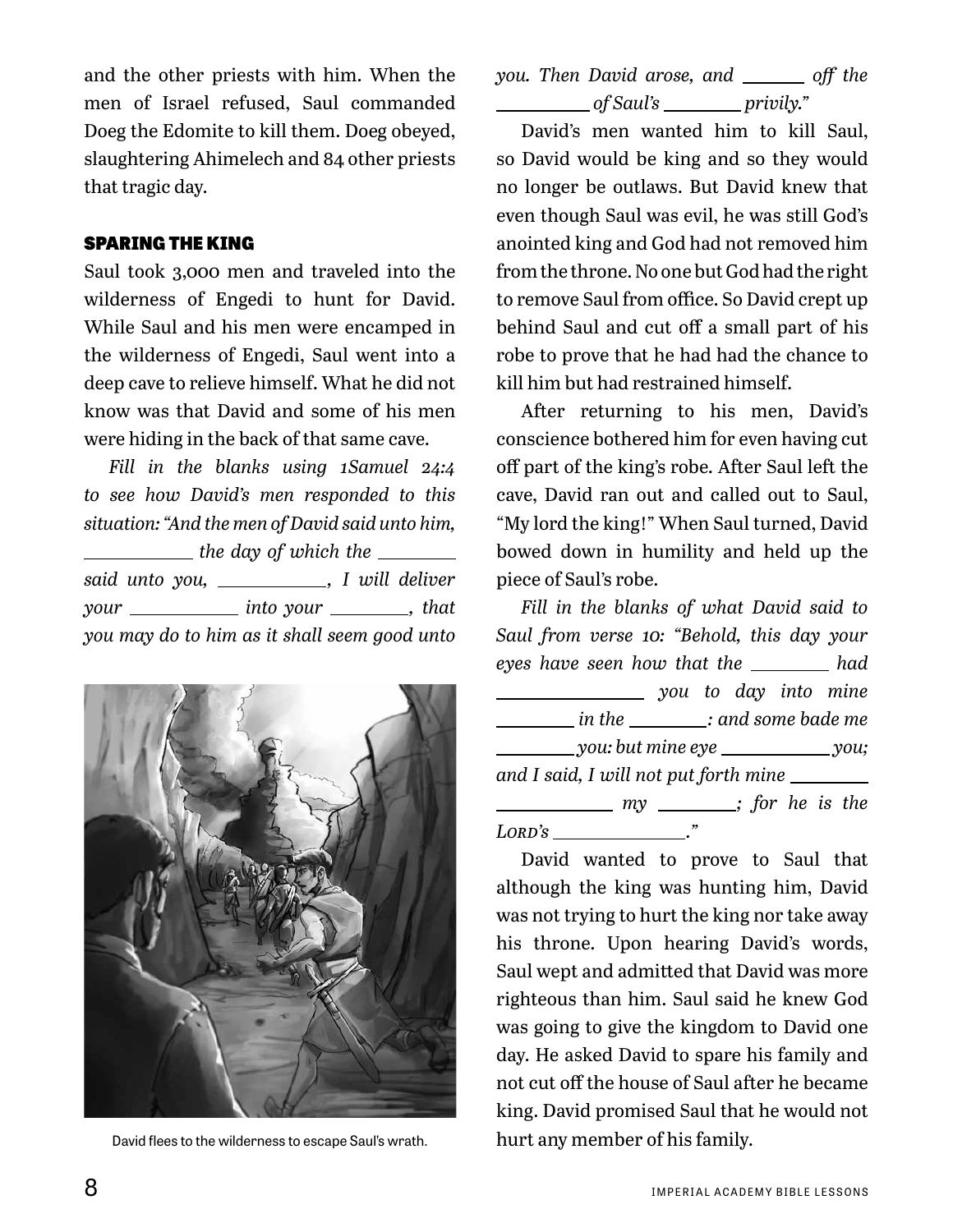Saul and his men departed, but he would be back. Although Saul often expressed human sorrow, he never repented of his sins; so he never changed. That is why God took the throne of Israel away from Saul and his family.

#### MEMORY TEST

Why was King Saul jealous and bitter toward David?

Why did David spare King Saul's life at Engedi's cave?

#### DAVID, NABAL AND ABIGAIL

Now that Saul knew the location of David's men, David broke camp and moved his followers into the wilderness of Paran, near the city of Carmel. There lived a wealthy man named Nabal.

There were also thieves in this area: They were stealing Nabal's sheep and goats. David instructed his men to protect Nabal's flocks. After many weeks of protecting Nabal's herds, David sent 10 men to request food and supplies from Nabal. These men explained how they had protected Nabal's flocks from the thieves, but Nabal was a foolish, illtempered and selfish man.

*Fill in the blanks from 1 Samuel 25:10- 11 to see how Nabal responded: " And Nabal answered David's servants, and said, is* \_\_\_\_\_\_\_\_? and who is the \_\_\_\_\_\_\_\_ of *? there be many servants now a days that break away every man from his master. Shall I then take my* \_\_\_\_\_\_\_\_\_, and *my* \_\_\_\_\_\_\_\_\_, and *my* \_\_\_\_\_\_\_\_ that I *have killed for my shearers, and give it unto men, whom* I \_\_\_\_\_\_\_\_\_\_\_ \_\_\_\_\_\_\_\_ whence they *be?"*

When David was informed of Nabal's arrogant reply, he became enraged and ordered 400 men to equip themselves to attack Nabal; he promised to kill Nabal and every man that worked for him.

Meanwhile, one of Nabal's servants told Nabal's wife, Abigail, what had happened. The servant told Abigail how well David's men had treated them, protecting their flocks and herds from thieves. The servant was concerned that Nabal's greedy, arrogant attitude had turned David into their enemy.

When Abigail realized the danger her household was in, she instructed her servants to pack loaves of bread, clusters of raisins, cakes of figs, sacks of wheat, mutton and a couple of bottles of wine. Without telling her husband where she was going, she took all this food to David as a gift.

*See how Abigail greeted David in 1 Samuel 25:23-26: "And when saw , she hasted, and lighted off the [donkey], and fell before \_\_\_\_\_\_\_\_\_ on her diacomage and <u>contract and the set</u> and the set of the angle is a metal of the set of the set of the set of the set of the set of the set of the set of the set of the set of the set of the set of the set of the set of th ground, And fell at his , and said, Upon me, \_\_\_\_\_ \_\_\_\_\_\_\_*, *upon me let this iniquity be: and let your \_\_\_\_\_\_\_\_\_\_\_, I pray you, speak in your audience, and hear*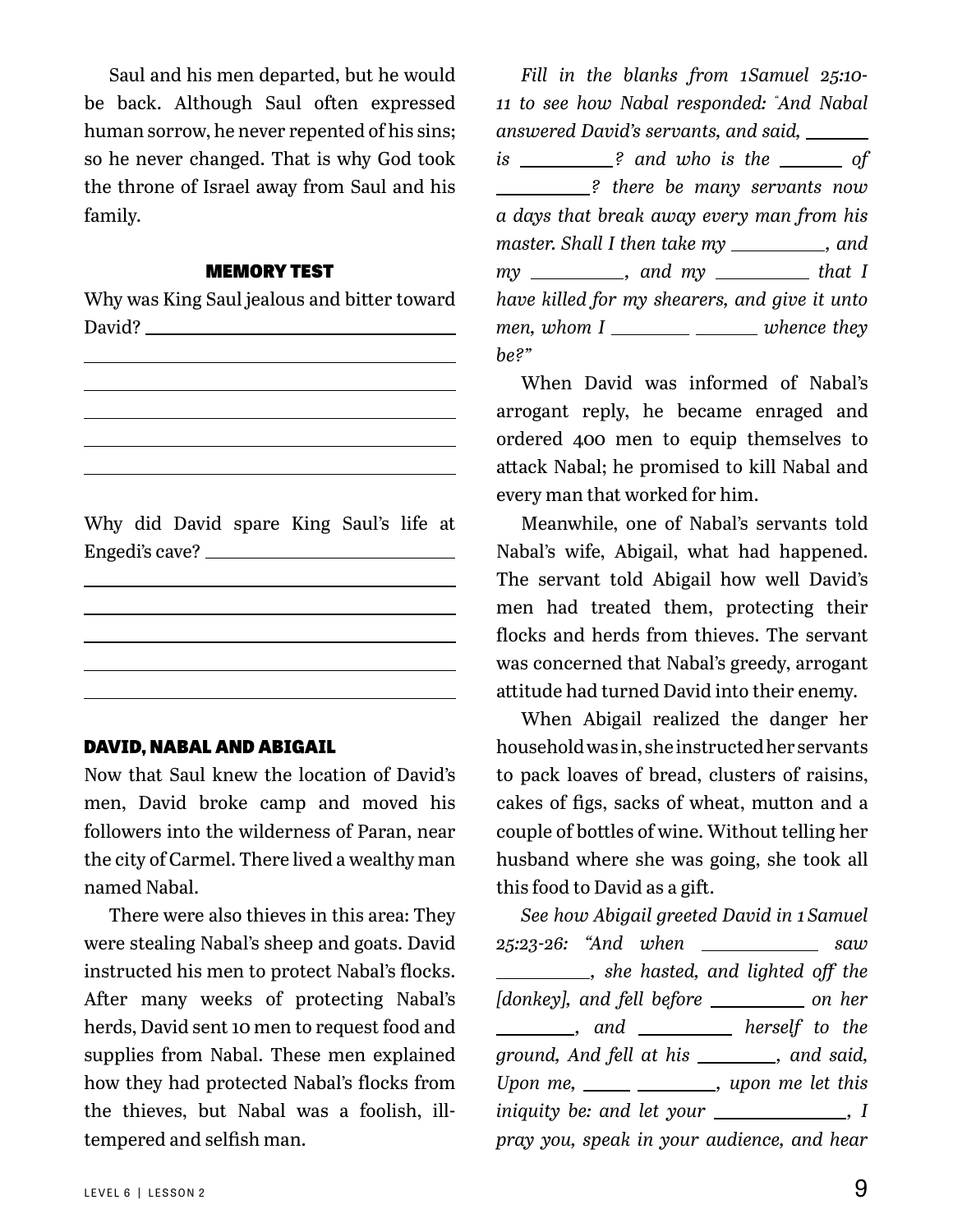

Abigail uses great wisdom to assuage David's wrath.

*the words of your . Let not my , I pray you, regard this man of Belial, even* \_\_\_\_\_\_\_\_\_\_\_\_\_: for as his name is, so *is he; is his name, and is with him: but I your* \_\_\_\_\_\_\_\_\_\_\_\_\_*saw not the young men of my \_\_\_\_\_\_*, whom *you did send. Now therefore, my \_\_\_\_\_\_\_, as the Lord lives, and as your soul lives, seeing the Lord has withholden you from coming to \_\_\_\_\_\_\_\_\_\_\_\_\_\_\_\_\_\_\_\_\_\_\_\_\_\_, and from yourself with your own hand, now let your enemies, and they that seek evil to my lord, be as ."*

David, who was on his way to kill every man on Nabal's estate, cooled down his rage and accepted Abigail's gifts.

"Blessed be the LORD God of Israel, which sent you this day to meet me," he told her. "And blessed be your advice, and blessed be you, which have kept me this day from coming to shed blood, and from avenging myself with mine own hand." The raid David was about to execute would have been fatal to Nabal and his men, but it also would have stained David and his men with sin. The one who had saved both Nabal and David was Abigail.

Abigail went home and told her husband what she had done. Nabal became sick and, 10 days later, died. Because Abigail had persuaded David not to take vengeance on Nabal and his servants, God fought David's battle for him!

#### THE FATE OF SAUL

Several months later, Saul received another report that the Philistines were again preparing to invade. He grew fearful and appealed to God for help. But God did not answer Saul because of his many sins and his rebellious attitude. Rather than humbling himself, repenting and crying out to God with his whole heart, Saul disguised himself and went to consult with a witch.

The Prophet Samuel had died a year before: Saul wanted this witch to conjure up the ghost of Samuel.

*Fill in the blanks from 1 Samuel 28:8-9 to see what Saul asked this witch: "And Saul himself, and put on other , and he went, and two men with him, and they came to the* \_\_\_\_\_\_\_\_\_\_\_\_ by *: and he said, I pray you, divine unto me by the , and bring me him up, whom I shall name unto you. And the woman said unto him, Behold, you know what* \_\_\_\_\_\_\_ has done, how he *has cut off those that have , and the , out of*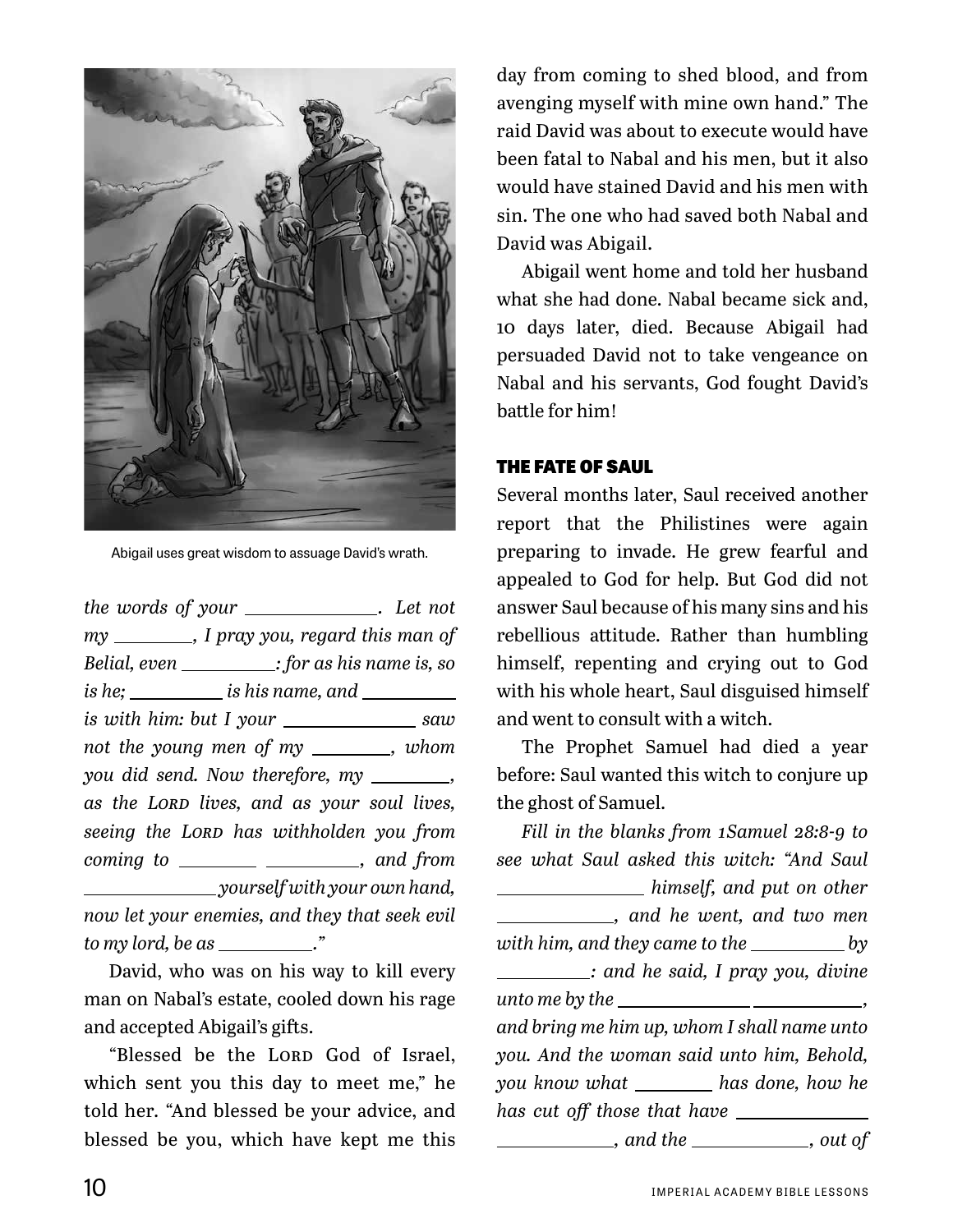*the land: wherefore then lay you a snare for my life, to cause me to die?"*

The witch was unwilling to call on the spirit world, because Saul had banned witchcraft and sorcery in Israel. She did not know, at first, that Saul was the one talking to her.

Like everyone else who has died, Samuel was not conscious and could not communicate. The witch could not really call up the ghost of Samuel. But because she yielded her mind to the evil spirit world, she could communicate with a demon, and this demon took on the appearance of Samuel. The demon told King Saul that because he had turned away from God, he would die in battle the next day and that his kingdom would be given to David (verses 10-19).

Years before, the real Samuel had told Saul that "rebellion is as the sin of witchcraft." Since that time, Saul had lived a life of rebellion against God, and now on the last night of his life, he was actually stooping so low as to involve himself in actual witchcraft.

Somehow this demon knew what God had planned for Saul. The battle against the Philistines was fierce. The Philistines overran the army of Israel and killed Jonathan and two of Saul's other sons. Saul himself was wounded and forced to retreat with his armorbearer. Knowing that his end was near, Saul commanded his armorbearer to kill him. When the armorbearer refused, Saul intentionally fell onto his own sword!

When David heard the news, he was filled with great sorrow. He had loved Jonathan and even Saul like his own family. He wrote a song of mourning to honor their memories (2 Samuel 1:17-27). After this, God told David to take his men and travel to the city of Hebron in Judah. After 17 years of waiting, it was time to crown David king.

*Fill in the blanks below using 2 Samuel 2:4:*   $\n "And the of conce, and there$ *they over the house of \_\_\_\_\_\_\_\_\_\_.*"

David was crowned king of Judah, but meanwhile, one of Saul's surviving generals crowned Saul's son Ishbosheth as king over the rest of the tribes of Israel. The general and Ishbosheth had no authority from God to do this, but God allowed it to happen to test David's faith once again.

In the next lesson, you will learn what happened during the rest of David's dynamic and faith-filled life!

#### MEMORY TEST

What important lesson did David learn from Abigail?

Why did King Saul visit the witch of Endor?